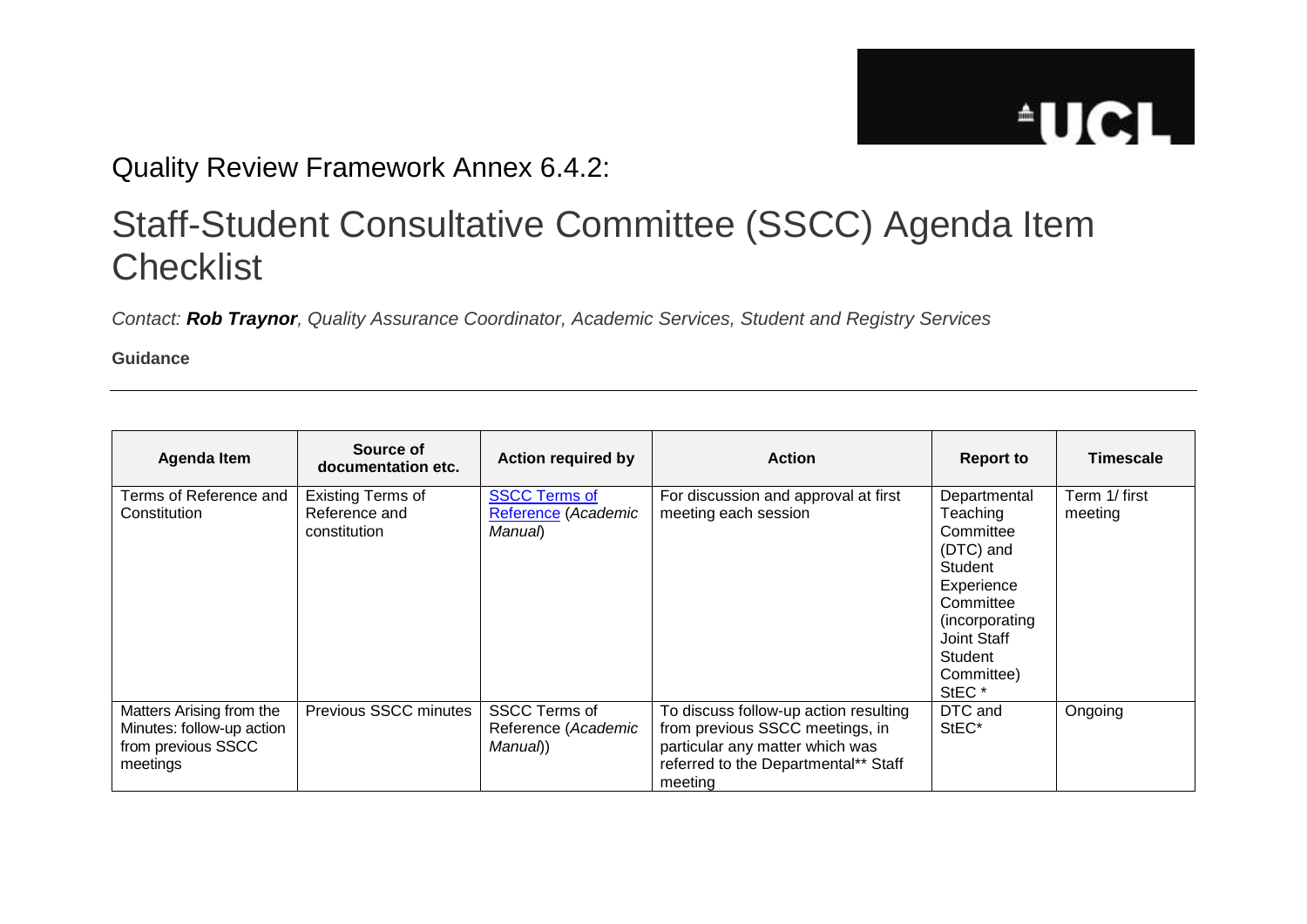| <b>Agenda Item</b>                                                                                   | Source of<br>documentation etc.   | <b>Action required by</b>                                                                       | <b>Action</b>                                                                                                                                                                                | <b>Report to</b> | <b>Timescale</b>         |
|------------------------------------------------------------------------------------------------------|-----------------------------------|-------------------------------------------------------------------------------------------------|----------------------------------------------------------------------------------------------------------------------------------------------------------------------------------------------|------------------|--------------------------|
| <b>Student issues</b>                                                                                | <b>Student</b><br>Representatives | <b>SSCC</b> itself                                                                              | Matters raised by student<br>representatives                                                                                                                                                 | DTC and<br>StEC* | Ongoing                  |
| <b>Student Academic</b><br>Representatives<br>(StARs) Scheme                                         | <b>UCL Union and JSSC</b>         | <b>StEC</b>                                                                                     | To discuss the UCL Union StARs<br>scheme and ensure student<br>awareness of training available (see:<br>http://uclu.org/representation/student-<br>academic-representatives-stars)           | DTC and<br>StEC* | Term 1/ first<br>meeting |
| Degree programme and<br>course evaluation<br>questionnaires                                          | Department or<br>equivalent       | <b>SSCC Terms of</b><br>Reference and<br><b>Student</b><br>Questionnaires<br>(Academic Manual)) | To comment upon the outcome of<br>degree programme and course<br>evaluation questionnaires and any<br>consequent follow-up action (see<br><b>Academic Manual Student</b><br>Questionnaires). | DTC and<br>StEC* | Ongoing                  |
| <b>Departmental Equal</b><br><b>Opportunities Liaison</b><br>Officer (DEOLO)                         | Department or<br>equivalent       | <b>SSCC Terms of</b><br>Reference (Academic<br>Manual)                                          | To ensure student awareness of the<br><b>DEOLO</b> (see Academic Manual<br><b>Equalities and Diversity policy)</b>                                                                           | DTC and<br>StEC* | Term 1/ first<br>meeting |
| Receive notification of<br>any Departmental<br>changes to teaching,<br>admissions, and<br>assessment | Department or<br>equivalent       | <b>SSCC Terms of</b><br>Reference (Academic<br>Manual)                                          | To inform students of any<br>Departmental (or programme)<br>changes with respect to teaching,<br>admissions, and assessment                                                                  | DTC and<br>StEC* | As required              |
| Changes in<br>Departmental (or<br>equivalent) policy                                                 | Department or<br>equivalent       | <b>SSCC Terms of</b><br>Reference (Academic<br>Manual)                                          | To comment upon any significant<br>changes to Departmental policy which<br>would have a direct consequence for<br>teaching, admissions, and<br>assessment                                    | DTC and<br>StEC* | As required              |
| Departmental safety                                                                                  | Department or<br>equivalent       | <b>SSCC Terms of</b><br>Reference (Academic<br>Manual)                                          | To comment upon safety within the<br>Department                                                                                                                                              | DTC and<br>StEC* | Ongoing                  |
| Physical resources<br>within the Department                                                          | Department or<br>equivalent       | <b>SSCC Terms of</b><br>Reference (Academic<br>Manual)                                          | To comment upon physical resources<br>within the Department e.g.<br>computer/library facilities etc.<br>Minutes should specify where<br>possible, whether concerns are with                  | DTC and<br>StEC* | Ongoing                  |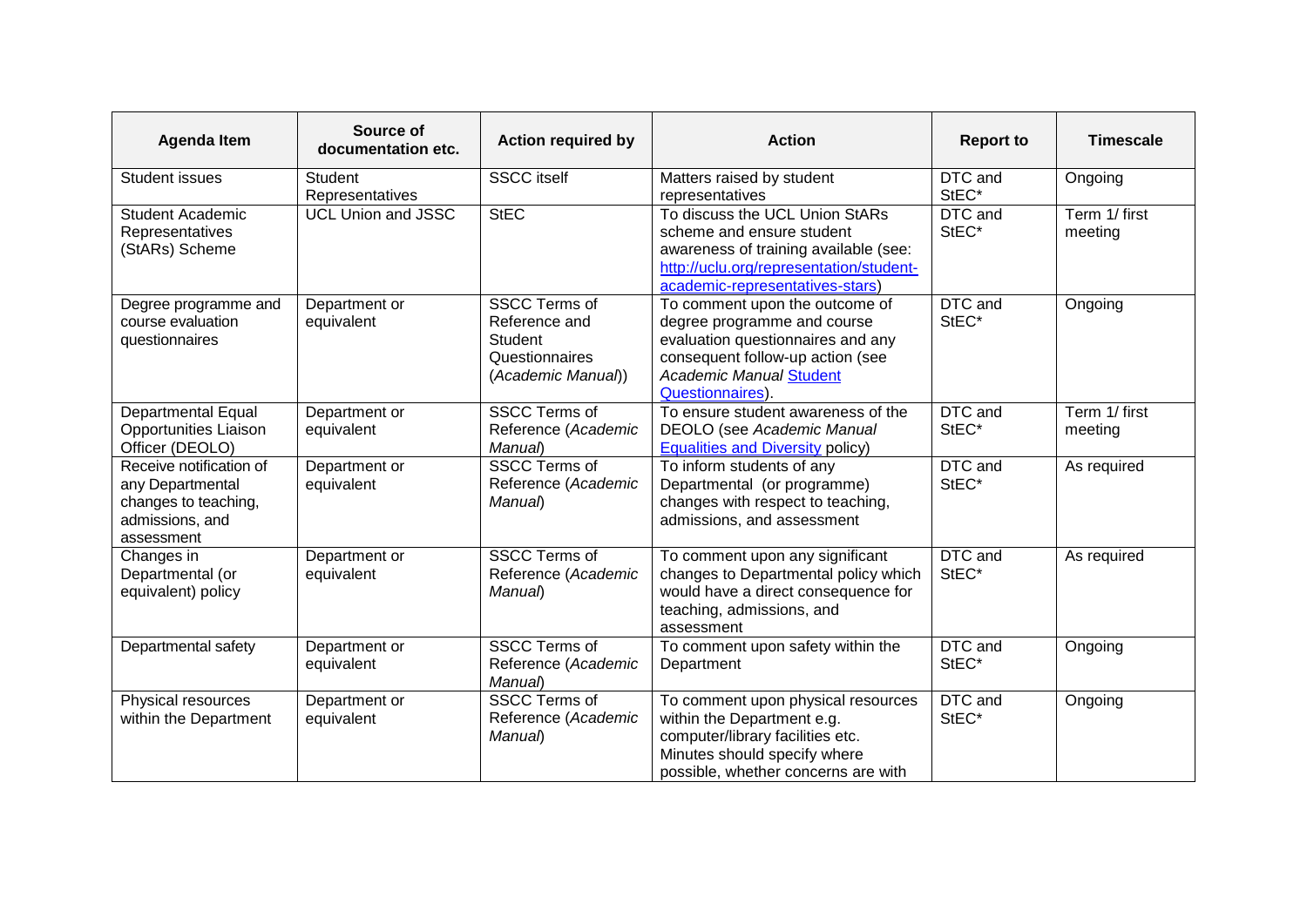| <b>Agenda Item</b>                                                                                              | Source of<br>documentation etc.                   | <b>Action required by</b>                                               | <b>Action</b>                                                                                                                                                                                                      | <b>Report to</b>              | <b>Timescale</b> |
|-----------------------------------------------------------------------------------------------------------------|---------------------------------------------------|-------------------------------------------------------------------------|--------------------------------------------------------------------------------------------------------------------------------------------------------------------------------------------------------------------|-------------------------------|------------------|
|                                                                                                                 |                                                   |                                                                         | departmental or UCL resource<br>provision                                                                                                                                                                          |                               |                  |
| <b>UCL's Annual Student</b><br><b>Experience Review</b><br>(ASER)                                               | Department or<br>equivalent                       | <b>SSCC Terms of</b><br>Reference (Academic<br>Manual)                  | To receive and discuss the<br>Department's ASER Report and<br><b>Action Plan</b>                                                                                                                                   | DTC and<br>StEC*              | Annually         |
| Annual reports of the<br>Chairs and Boards of<br>Examiners                                                      | Department or<br>equivalent                       | <b>SSCC Terms of</b><br>Reference (Academic<br>Manual)                  | To receive and consider copies of the<br>annual reports of the Chairs and<br><b>Boards of Examiners</b>                                                                                                            | DTC and<br>StEC*              | Annually         |
| Personal Tutoring (PT)<br>System                                                                                | Department or<br>equivalent                       | <b>SSCC Terms of</b><br>Reference (Academic<br>Manual)                  | To comment at least once each<br>session on the PT system.                                                                                                                                                         | DTC and<br>StEC*              | Annually         |
| <b>Internal Quality Review</b><br>(IQR) Self-evaluative<br>Statement (SES) and<br>IQR report and action<br>plan | Department or<br>equivalent                       | <b>Guidelines for the</b><br><b>Conduct of IQR</b><br>(Academic Manual) | To receive for discussion the<br>department or programmes' SES for<br>the IQR and the eventual IQR report<br>and action plan                                                                                       | DTC and<br>StEC*              | As required      |
| <b>Feedback on Students</b><br>Work                                                                             | Department or<br>equivalent                       | <b>SSCC Terms of</b><br>Reference (Academic<br>Manual)                  | To comment on feedback to students<br>on their assessed work to (i) make<br>students aware of the UCL Service<br>Standards and (ii) identify student<br>related issues for further discussion<br>by the DTC        | DTC and<br>StEC*              | As required      |
| <b>National Student Survey</b><br>(NSS) Results                                                                 | Department or<br><b>Academic Services</b><br>(AS) | <b>SSCC Terms of</b><br>Reference (Academic<br>Manual)                  | As part of the ASER process (see<br>above) to receive for discussion the<br>NSS results, available from the Vice-<br>Provost (Education and Student<br>Affairs) office (note: non-applicable to<br>P/G-only SSCCs) | $\overline{DTC}$ and<br>StEC* | Annually         |
| <b>Careers Service</b><br>Representative Visit                                                                  | <b>UCL Careers Service</b>                        | <b>StEC</b>                                                             | To invite the departmental (or<br>equivalent) UCL Careers Service<br>representative to the SSCC to discuss<br>careers and employability matters and<br>exchange information                                        | DTC and<br>StEC*              | Annually         |
| Any other business                                                                                              | <b>SSCC</b> itself                                | <b>SSCC</b> itself                                                      | Last item on the agenda                                                                                                                                                                                            | DTC and<br>StEC*              | Ongoing          |